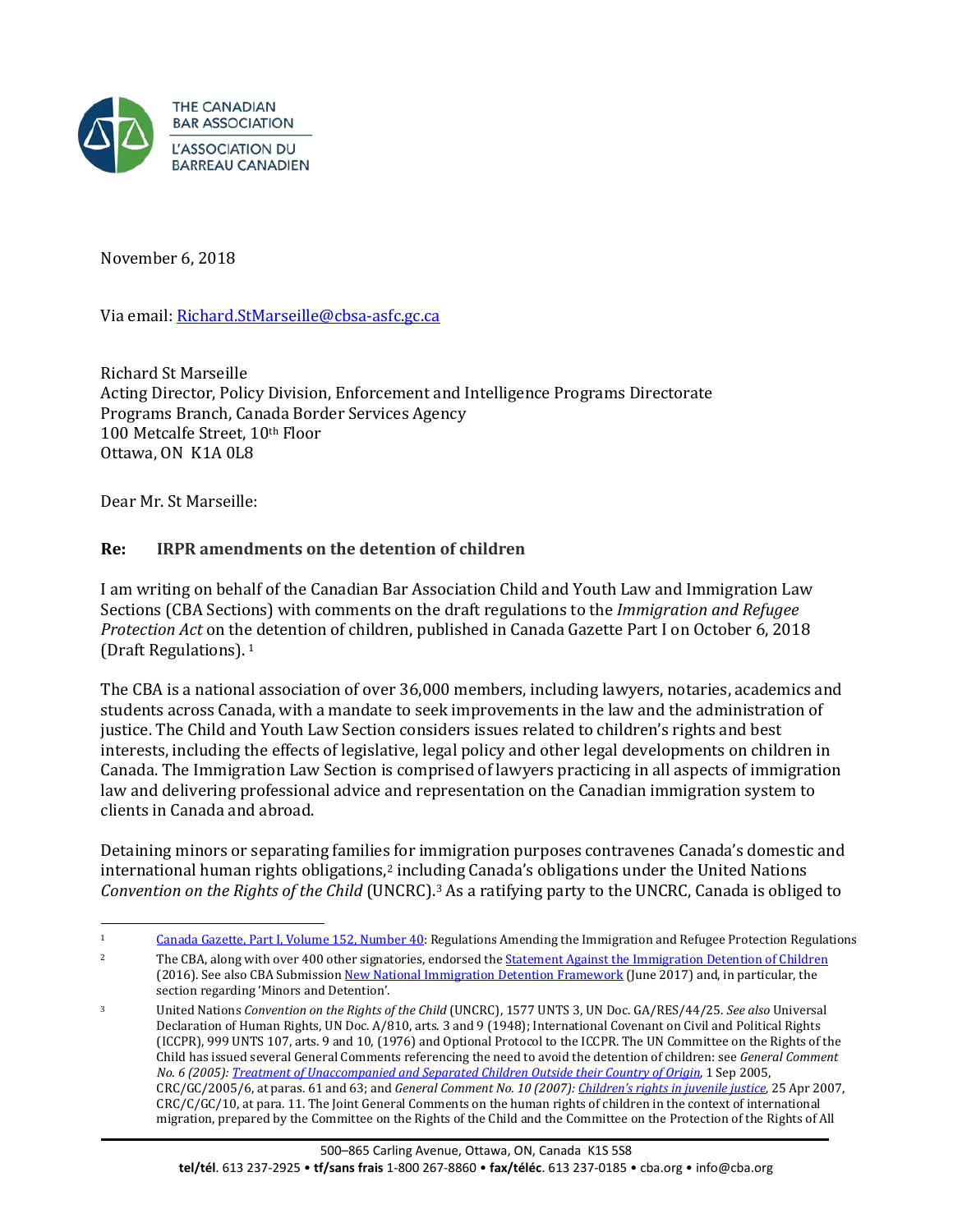ensure that in all actions concerning children, including those taken by courts or administrative bodies, the best interests of the child is a primary consideration. This includes ensuring the child has the protection and care necessary for their well-being.[4](#page-1-0) The rights afforded to the child under the UNCRC also include non-separation from their parents except if in their best interests, education directed to the development of the child's fullest pote[nt](#page-1-1)ial, the highest attainable standard of health, an adequate standard of living, and rest, leisure and play.5

The harmful effects of immigration detention on children are well-documented.[6](#page-1-2) The detention of minors and their families must be avoided if at all possible. Unaccompanied minors and families with children should be offered non-custodial community-based alternatives to detention[.7](#page-1-3) The CBA Sections offer several suggestions to better enshrine the best interests of the child in the Draft Regulations.

 Migrant Workers and Members of Their Families, confirm that immigration detention is never in the best interests of the child and constitutes a child rights violation (Nos. 4 and 23, at para. 5):

Every child, at all times, has a fundamental right to liberty and freedom from immigration detention.The Committee on the Rights of the Child has asserted that the detention of any child because of their or their parents' migration status constitutes a child rights violation and contravenes the principle of the best interests of the child. In this light, both Committees have repeatedly affirmed that children should never be detained for reasons related to their or their parents' migration status and States should expeditiously and completely cease or eradicate the immigration detention of children. Any kind of child immigration detention should be forbidden by law and such prohibition should be fully implemented in practice.

Committee on the Protection of the Rights of All Migrant Workers and Members of Their Families, *Joint General Comment No. 3 (2017) of the Committee on the Protection of the Rights of All Migrant Workers and Members of Their Families and No. 22 (2017) of th[e Committee on the Rights of the Child on the general principles regarding the human rights of children in the](http://www.refworld.org/docid/5a1293a24.html)  [context of international migration](http://www.refworld.org/docid/5a1293a24.html)*, CMW/C/GC/3-CRC/C/GC/22 (2017), at paras. 30 and 32(e); and Committee on the Protection of the Rights of All Migrant Workers and Members of Their Families, *Joint General Comment No. 4 (2017) of the Committee on the Protection of the Rights of All Migrant Workers and Members of Their Families and No. 23 (2017) of the [Committee on the Rights of the Child on State obligations regarding the human rights of children in the context of international](http://www.refworld.org/docid/5a12942a2b.html)  [migration in countries of origin,](http://www.refworld.org/docid/5a12942a2b.html) transit, destination and return*, CMW/C/GC/4-CRC/C/GC/23 (2017), at paras. 5-13. See also UN Committee on the Rights of the Child*, Report of the 2012 Day of General [Discussion: The Rights of all Children in the Context](http://www.refworld.org/docid/51efb6fa4.html)  [of International Migration,](http://www.refworld.org/docid/51efb6fa4.html)* at paras. 79 and 84*; and* Human Rights Council, *[Report of the Special Rapporteur on Torture and](http://www.refworld.org/docid/550824454.html)  [other cruel, inhuman or degrading treatment or punishment,](http://www.refworld.org/docid/550824454.html)* A/HRC/28/68, 5 Mar 2015, at para. 85.

UN Member States, in the *New York Declaration for Refugees and Migrants* (2016), recognize that "detention for the purposes of determining migration status is seldom, if ever, in the best interests of the child", and have committed themselves to "work towards the ending of this practice", UN General Assembly, Resolution 71/1*[, New York Declaration for](http://www.refworld.org/docid/57ceb74a4.html)  [Refugees and Migrants,](http://www.refworld.org/docid/57ceb74a4.html)* 3 Oct 2016, A/RES/71/1, at para. 33. This call is supported by the views of several UN human rights mechanisms, which consider the immigration detention of children to never be in the best interests of the child and to always constitute a violation of the rights of the child. The UN Working Group on Arbitrary Detention stressed that additional justification, beyond merely being a migrant in an irregular situation, is needed for the detention of children,  $UN$ [Report of the Working Group on Arbitrary Detention,](http://www.refworld.org/docid/502e0fa62.html) 18 Jan 2010, A/HRC/13/30, at para. 30. A similar call to end detention of migrant children and their families has been addressed to UN Member States by the Report of the Special Representative of the Secretary-General on Migration of February 2017, UN General Assembly, Note by the Secretary [General transmitting Report of the Special Representative of the Secretary-General on Migration,](https://reliefweb.int/sites/reliefweb.int/files/resources/N1700218.pdf) 3 Feb 2017, A/71/728, at para. 52 (b). The UNHCR and OHCHR take a similar position, UNHCR, *[Guidelines on the Applicable Criteria and Standards](http://www.refworld.org/pdfid/503489533b8.pdf)  [relating to the Detention of Asylum-Seekers and Alternatives to Detention](http://www.refworld.org/pdfid/503489533b8.pdf)*, 2012, Guideline 9 (for unaccompanied children), and *[UNHCR's position regarding the detention of refugee and migrant children in the migration context](http://www.refworld.org/docid/5885c2434.html)*, Jan 2017 (for all children in the context of migration), and UN Office of the Commissioner for Human Rights (OHCHR), *[Situation of migrants](https://www.ohchr.org/Documents/Issues/Migration/StudyMigrants/OHCHR_2016_Report-migrants-transit_EN.pdf)  [in transit](https://www.ohchr.org/Documents/Issues/Migration/StudyMigrants/OHCHR_2016_Report-migrants-transit_EN.pdf)*, A/HRC/31/35, 27 Jan 2015, at paras. 44-45.

<span id="page-1-0"></span>4 Art. 3(1) and (2), UNCRC.

<span id="page-1-1"></span>5 Arts. 6, 9, 16, 24, 27, 28, 29, 31 and 39, UNCRC.

<span id="page-1-2"></span>6 Rachel Kronick, Cécile Rousseau & Janet Cleveland, "Asylum-seeking Children's Experiences of Detention in Canada: A Qualitative Study" (2015) 85:3 American Journal of Orthopsychiatry 287. Findings are consistent with research in other countries, showing children subject to immigration detention have dramatically increased rates of depression, anxiety and suicidal thoughts, and may experience developmental delays or behavioural issues. Ann Lorek et al, "The Mental and Physical Health Difficulties of Children Held Within a British Immigration Detention Center: A Pilot Study" (2009) 33 Child Abuse & Neglect 573. See also, International Human Rights Program (IHRP), U of Toronto Faculty of Law, *[No Life for a Child:](http://ow.ly/sNJi30cozBF)  [A Roadmap to End Immigration Detention of Children and Family Separation](http://ow.ly/sNJi30cozBF)* (2016).

<span id="page-1-3"></span>For suggested alternatives to detentions, see the **Statement Against the Immigration Detention of Children** (2016) and the CBA Submission on th[e New National Immigration Detention Framework](https://www.cba.org/CMSPages/GetFile.aspx?guid=8367a49e-8c2a-4318-9554-e5ffb39b53d2) (June 2017), at pp. 3-4.